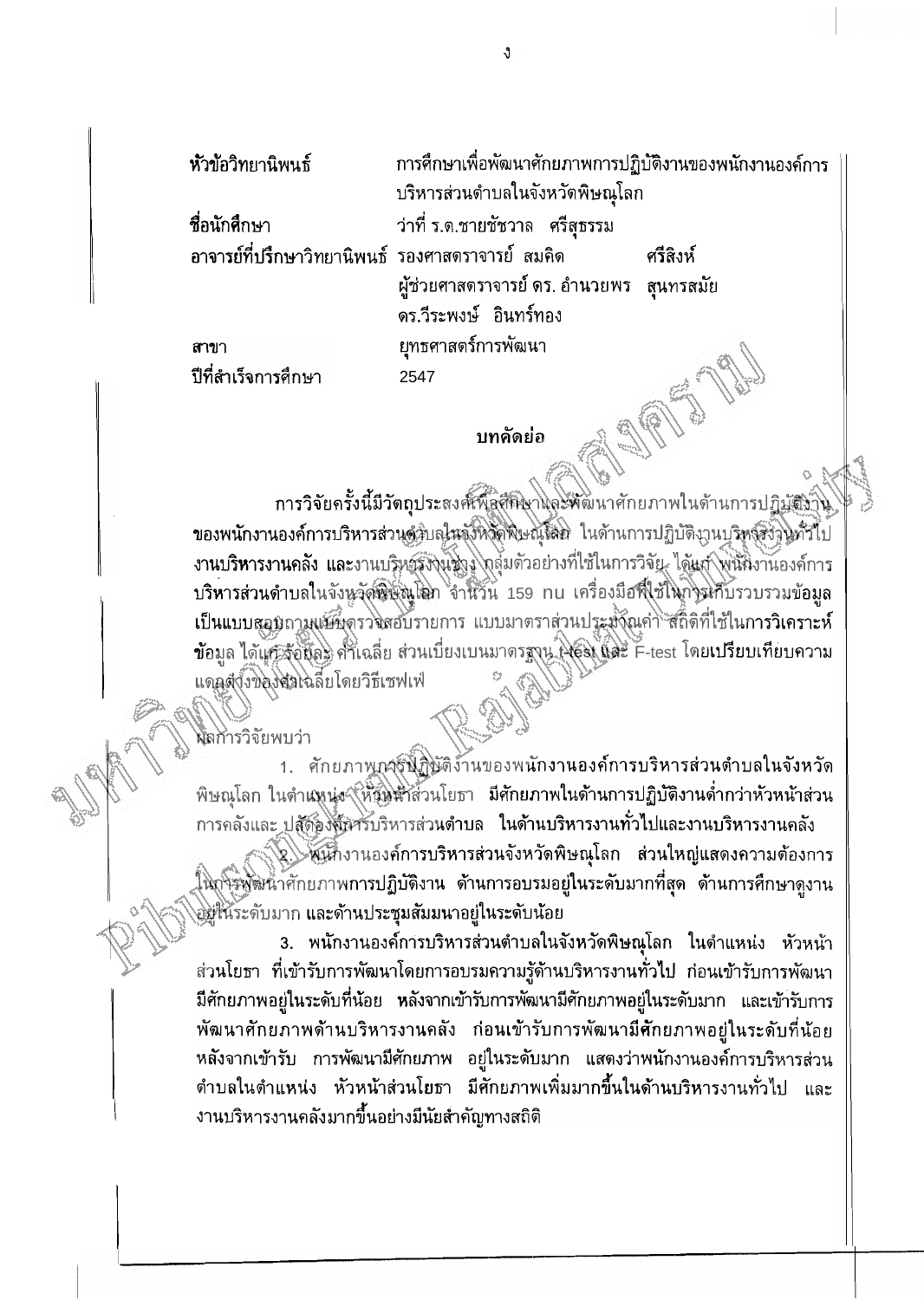| Title    | STUDYING FOR DEVELOPMENT THE EFFICIENT POTENTIAL WORK |              |  |
|----------|-------------------------------------------------------|--------------|--|
|          | OF SUBDISTRICT ADMINISTRATIVE OFFICIAL IN PHITSANULOK |              |  |
| Author   | Srisutham<br>Acting Sublt. Chaichatchawan             |              |  |
| Advisors | Associate Professor Somkid                            | Srisingh     |  |
|          | Assistant Professor. Dr. Amnuayporn                   | Soonthonsmai |  |
|          | Dr. Weerapong Inthong                                 |              |  |
| Field    | <b>Development Strategy</b>                           |              |  |
| Year     | 2004                                                  |              |  |

## **ABSTRACT**

The purpose of the research was to study and develop potential working of Subdistrict Administration in Phitsanulok about general, financial and civil department. Samples in quality research were 159 of Subdistrict Administration officials. Check list and rating scale questionnaires. The datas were analyzed by percentage, arithmetic mean, standard deviation,  $t \searrow$  test,  $F$  - test and compared mean, by Scheffe' method.

The restits of this research were as follows:

The performance in General and financial administration of the Phitsanulok Subdistrict in the position of head divil department is lower than that of the head of financial department and assistant subdistrict officers.

2. Most of the Phitsanulok Subdistrict Administration officials expressed that staff department activities mostly needed are training, educational and seminars respectively.

The performance of Phitsanulok Subdistrict in civil department was at low level performance at training the staff development scheme after having complete the staff department scheme. Their performance in general and financial administration in higher. This is increased performance is statistically significant 0.05.

จ